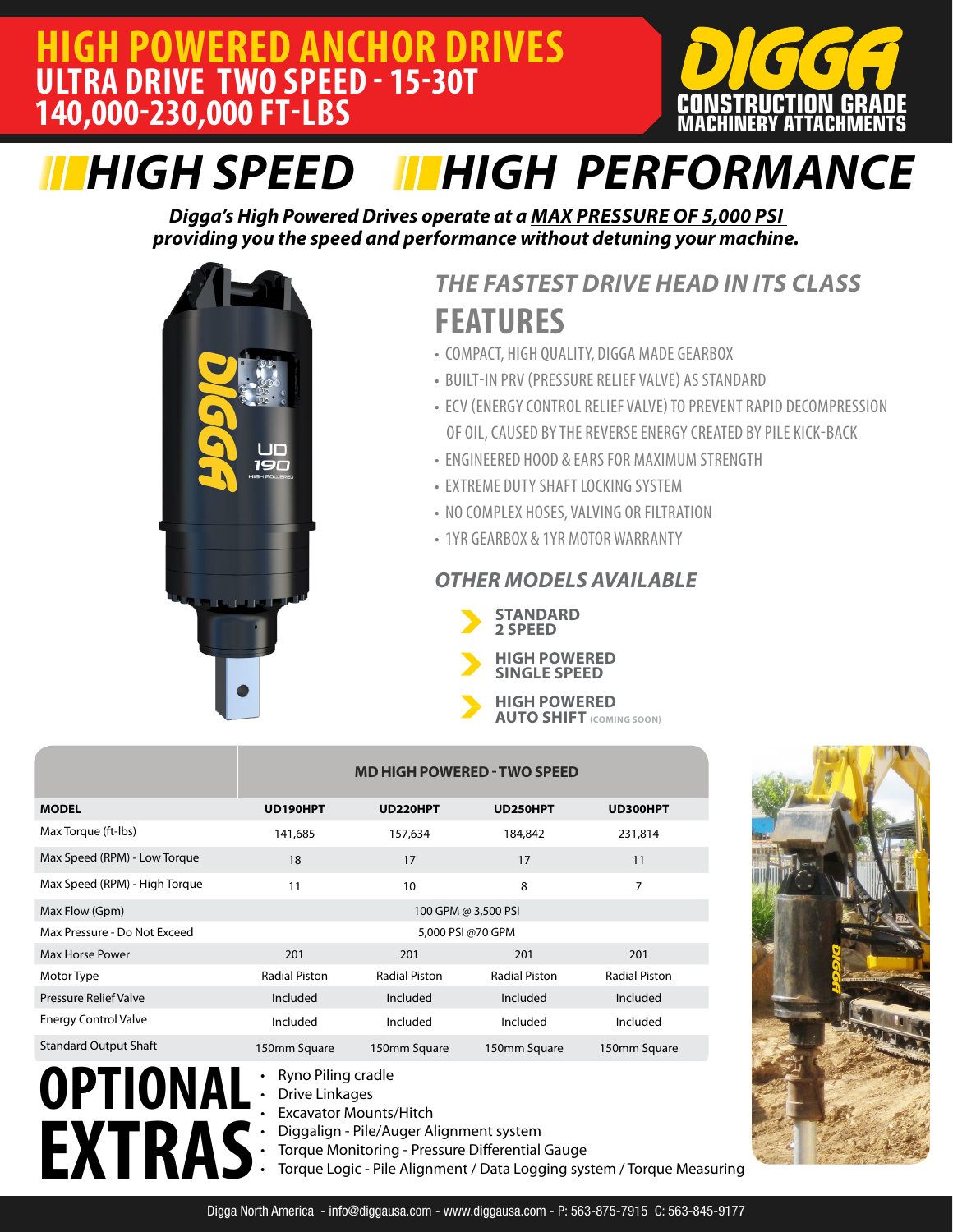### **HIGH POWERED ANCHOR DRIVES ULTRA DRIVE TWO SPEED - 15-30T 140,000-230,000 FT-LBS**



### **OUTPUT SPEED & TORQUE LS= Low Speed HS= High Speed**

| UD190HPT                                                        |                    |                    |                                                                 |         | UD220HPT                      |                    |                    |                                |         | UD250HPT                      |                    |                    |                                |         | UD300HPT   |                    |                    |       |         |
|-----------------------------------------------------------------|--------------------|--------------------|-----------------------------------------------------------------|---------|-------------------------------|--------------------|--------------------|--------------------------------|---------|-------------------------------|--------------------|--------------------|--------------------------------|---------|------------|--------------------|--------------------|-------|---------|
| <b>OUTPUT</b><br><b>OUTPUT</b><br><b>SPEED</b><br><b>TORQUE</b> |                    |                    | <b>OUTPUT</b><br><b>OUTPUT</b><br><b>SPEED</b><br><b>TORQUE</b> |         | <b>OUTPUT</b><br><b>SPEED</b> |                    |                    | <b>OUTPUT</b><br><b>TORQUE</b> |         | <b>OUTPUT</b><br><b>SPEED</b> |                    |                    | <b>OUTPUT</b><br><b>TORQUE</b> |         |            |                    |                    |       |         |
| <b>GPM</b>                                                      | <b>RPM</b><br>(LS) | <b>RPM</b><br>(HS) | PSI                                                             | FT-LBS  | <b>GPM</b>                    | <b>RPM</b><br>(LS) | <b>RPM</b><br>(HS) | PSI                            | FT-LBS  | <b>GPM</b>                    | <b>RPM</b><br>(LS) | <b>RPM</b><br>(HS) | PSI                            | FT-LBS  | <b>GPM</b> | <b>RPM</b><br>(LS) | <b>RPM</b><br>(HS) | PSI   | FT-LBS  |
| $\bf 8$                                                         | $\mathbf{1}$       | $\mathbf{1}$       | 600                                                             | 17,002  | 8                             | $\mathbf{1}$       | $\mathbf{1}$       | 600                            | 18,916  | $\bf 8$                       | $\mathbf{1}$       | $\mathbf{1}$       | 600                            | 22,181  | 8          | $\mathbf{1}$       | $\mathbf{1}$       | 600   | 27,818  |
| 12                                                              | 1                  | 2                  | 800                                                             | 22,670  | 12                            | $\mathbf{1}$       | $\overline{2}$     | 800                            | 25,221  | 12                            | $\mathbf{1}$       | $\overline{2}$     | 800                            | 29,575  | 12         | $\mathbf{1}$       | $\mathbf{1}$       | 800   | 37,090  |
| 16                                                              | $\overline{2}$     | 3                  | 1,000                                                           | 28,337  | 16                            | $\overline{2}$     | $\mathsf{3}$       | 1,000                          | 31,527  | 16                            | $\mathbf{1}$       | 3                  | 1,000                          | 36,968  | 16         | $\mathbf{1}$       | $\overline{2}$     | 1,000 | 46,363  |
| 20                                                              | 2                  | 4                  | 1,200                                                           | 34,004  | 20                            | $\overline{2}$     | 3                  | 1,200                          | 37,832  | 20                            | $\mathbf 2$        | 3                  | 1,200                          | 44,362  | 20         | $\mathbf{1}$       | $\overline{2}$     | 1,200 | 55,635  |
| 24                                                              | 3                  | 4                  | 1,400                                                           | 39,672  | 24                            | $\overline{2}$     | $\overline{4}$     | 1,400                          | 44,138  | 24                            | $\sqrt{2}$         | $\overline{4}$     | 1,400                          | 51,756  | 24         | $\overline{2}$     | 3                  | 1,400 | 64,908  |
| 28                                                              | 3                  | 5                  | 1,600                                                           | 45,339  | 28                            | 3                  | 5                  | 1,600                          | 50,443  | 28                            | $\overline{2}$     | 5                  | 1,600                          | 59,150  | 28         | 2                  | 3                  | 1,600 | 74,180  |
| 32                                                              | 4                  | 6                  | 1,800                                                           | 51,007  | 32                            | 3                  | 5                  | 1,800                          | 56,748  | 32                            | 3                  | 5                  | 1,800                          | 66,543  | 32         | $\overline{2}$     | $\overline{4}$     | 1,800 | 83,453  |
| 36                                                              | 4                  | 6                  | 2,000                                                           | 56,674  | 36                            | 4                  | 6                  | 2,000                          | 63,054  | 36                            | 3                  | 6                  | 2,000                          | 73,937  | 36         | 3                  | 4                  | 2,000 | 92,726  |
| 40                                                              | 4                  | 7                  | 2,200                                                           | 62,342  | 40                            | 4                  | $\overline{7}$     | 2,200                          | 69,359  | 40                            | 3                  | $\overline{7}$     | 2,200                          | 81,331  | 40         | 3                  | $\overline{4}$     | 2,200 | 101,998 |
| 44                                                              | 5                  | 8                  | 2,400                                                           | 68,009  | 44                            | 4                  | 7                  | 2,400                          | 75,664  | 44                            | 4                  | 7                  | 2,400                          | 88,724  | 44         | 3                  | 5                  | 2,400 | 111,271 |
| 48                                                              | 5                  | 9                  | 2,600                                                           | 73,676  | 48                            | 5                  | $\,8\,$            | 2,600                          | 81,970  | 48                            | $\overline{4}$     | 8                  | 2,600                          | 96,118  | 48         | 3                  | 5                  | 2,600 | 120,543 |
| 52                                                              | 6                  | 9                  | 2,800                                                           | 79,344  | 52                            | 5                  | 9                  | 2,800                          | 88,275  | 52                            | 4                  | 9                  | 2,800                          | 103,512 | 52         | 4                  | 6                  | 2,800 | 129,816 |
| 56                                                              | 6                  | 10                 | 3,000                                                           | 85,011  | 56                            | 6                  | 10                 | 3,000                          | 94,581  | 56                            | 4                  | 10                 | 3,000                          | 110,905 | 56         | 4                  | 6                  | 3,000 | 139,088 |
| 60                                                              | 7                  | 11                 | 3,200                                                           | 90,679  | 60                            | 6                  | 10                 | 3,200                          | 100,886 | 60                            | 5                  | 10                 | 3,200                          | 118,299 | 60         | 4                  | 7                  | 3,200 | 148,361 |
| 64                                                              | 7                  | 12                 | 3,400                                                           | 96,346  | 64                            | 6                  | 11                 | 3,400                          | 107,191 | 64                            | 5                  | 11                 | 3,400                          | 125,693 | 64         | 4                  | $\overline{7}$     | 3,400 | 157,634 |
| 68                                                              | 7                  | 12                 | 3,600                                                           | 102,013 | 68                            | 7                  | 12                 | 3,600                          | 113,497 | 68                            | 5                  | 12                 | 3,600                          | 133,086 | 68         | 5                  | 7                  | 3,600 | 166,906 |
| 72                                                              | 8                  | 13                 | 3,800                                                           | 107,681 | 72                            | $\overline{7}$     | 12                 | 3,800                          | 119,802 | 72                            | 6                  | 12                 | 3,800                          | 140,480 | 72         | 5                  | 8                  | 3,800 | 176,179 |
| 76                                                              | 8                  | 14                 | 4,000                                                           | 113,348 | 76                            | 8                  | 13                 | 4,000                          | 126,107 | 76                            | 6                  | 13                 | 4,000                          | 147,874 | 76         | 5                  | 8                  | 4,000 | 185,451 |
| 80                                                              | 9                  | 14                 | 4,200                                                           | 119,016 | 80                            | 8                  | 14                 | 4,200                          | 132,413 | 80                            | $\boldsymbol{6}$   | 14                 | 4,200                          | 155,268 | 80         | $\boldsymbol{6}$   | 9                  | 4,200 | 194,724 |
| 84                                                              | 9                  | 15                 | 4,400                                                           | 124,683 | 84                            | 8                  | 14                 | 4,400                          | 138,718 | 84                            | $\boldsymbol{7}$   | 14                 | 4,400                          | 162,661 | 84         | 6                  | 9                  | 4,400 | 203,996 |
| 88                                                              | 10                 | 16                 | 4,600                                                           | 130,351 | 88                            | 9                  | 15                 | 4,600                          | 145,023 | 88                            | $\boldsymbol{7}$   | 15                 | 4,600                          | 170,055 | 88         | 6                  | 10                 | 4,600 | 213,269 |
| 92                                                              | 10                 | 17                 | 4,800                                                           | 136,018 | 92                            | 9                  | 16                 | 4,800                          | 151,329 | 92                            | $\boldsymbol{7}$   | 16                 | 4,800                          | 177,449 | 92         | 6                  | 10                 | 4,800 | 222,541 |
| 96                                                              | 11                 | 17                 | 5,000                                                           | 141,685 | 96                            | 10                 | 16                 | 5,000                          | 157,634 | 96                            | 8                  | 16                 | 5,000                          | 184,842 | 96         | $\overline{7}$     | 11                 | 5,000 | 231,814 |
| 100                                                             | 11                 | 18                 |                                                                 |         | 100                           | 10                 | 17                 |                                |         | 100                           | $\bf8$             | 17                 |                                |         | 100        | $\overline{7}$     | 11                 |       |         |

.0utput speed and torque specifications are THEORETICAL. Speed and torque output are dependent on the overall system efficiencies associated with the prime movers hydraulic system.<br>This document should be used for informat